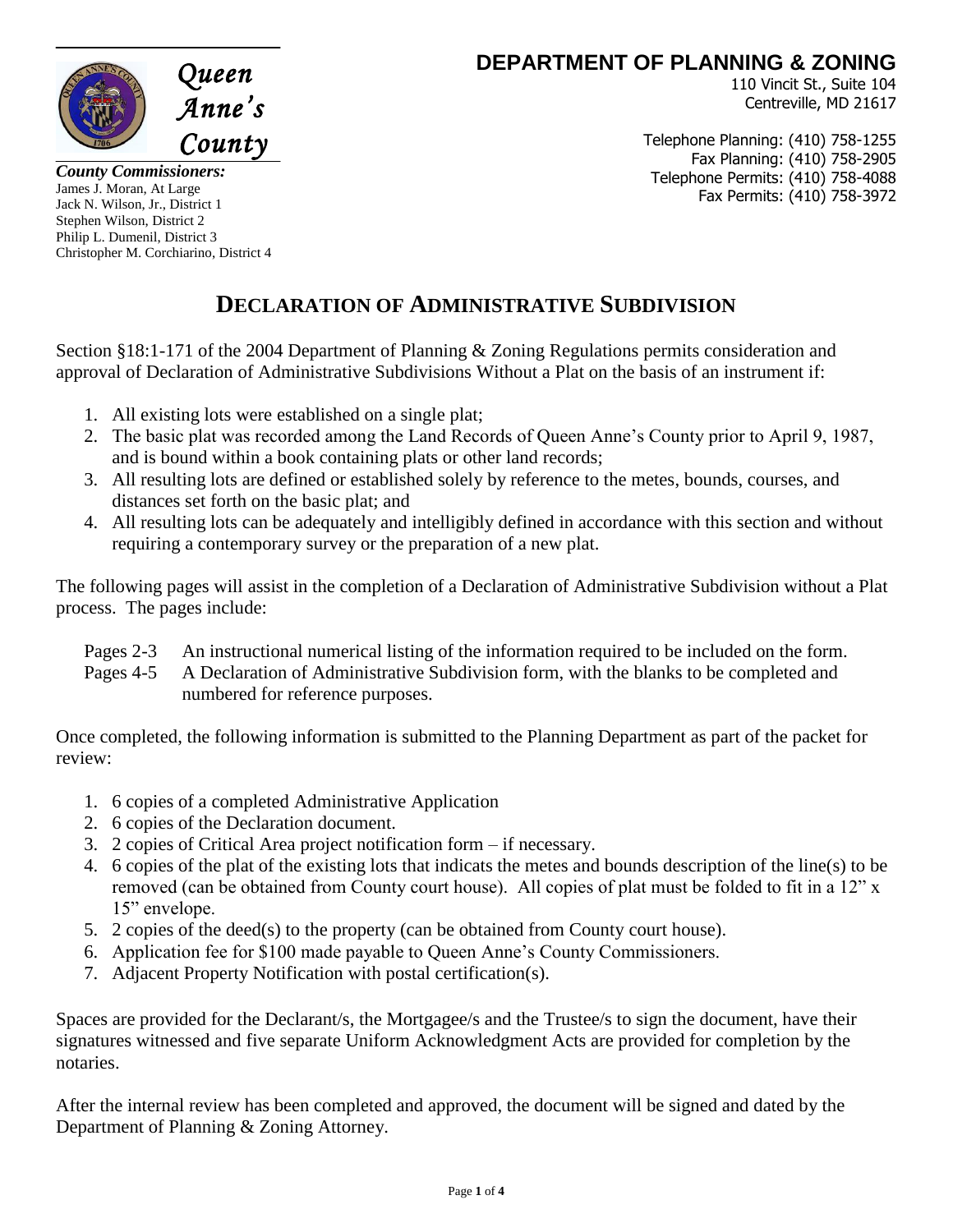## **Instructions for Filling in the Blanks On A Declaration of Administrative Subdivision Document**

- 1. Day the form is being completed
- 2. Month the form is being completed
- 3. Year the form is being completed
- 4. Declarant (people requesting the administrative subdivision)
- 5. Mortgagee/s (person/s to whom property is mortgaged usually the name of bank, if there is no mortgage leave blank)
- 6. Trustee/s (person/s to whom management of property is entrusted, if not applicable, leave blank)
- 7. Election district
- 8. Existing map, grid, parcel and lot numbers
- 9. Block numbers
- 10. Name of the development (please write out complete name)
- 11. Date of the deed/s
- 12. Year of the deed/s
- 13. Deed book number
- 14. Deed page number (if deed is longer than one page, write in only the 1st page number)
- 15. Deed book number (if additional references are necessary use if more than one deed exist for Property/s or  $lot/s)$
- 16. Deed page number (if additional references are necessary use if more than one deed exist for Property/s or  $lot/s)$
- 17. Name of subdivision plat (please write out complete name)
- 18. Plat number
- 19. Section number (if there is no section number, please leave blank)
- 20. Month, day plat was recorded
- 21. Year plat was recorded
- 22. Plat book number
- 23. Plat page number
- 24. Length in feet of the common boundary line/s to be abolished
- 25. Course (metes and bounds) description of the line/s to be abolished
- 26. Name of the development (please write out complete name)
- 27. Existing lot numbers
- 28. Block number
- 29. Development name (please write out complete name)
- 30. Length in feet of the common boundary line/s to be abolished
- 31. Existing lot numbers
- 32. Block number
- 33. Development name (please write out complete name, if not known, please contact the P&Z for guidance)
- 34. New combined lot number (if not known, please contact P&Z for guidance)
- 35. Block number
- 36. Development name (please write out complete name)
- 37. New lot number
- 38. Existing lot number
- 39. Block number
- 40. Development name (please write out complete name)
- 41. Month, day of mortgage or deed of trust (this is not the same information as provided in blanks 11 & 12) - mortgage/deed of trust information should be part of your personal records)
- 42. Year of mortgage or deed of trust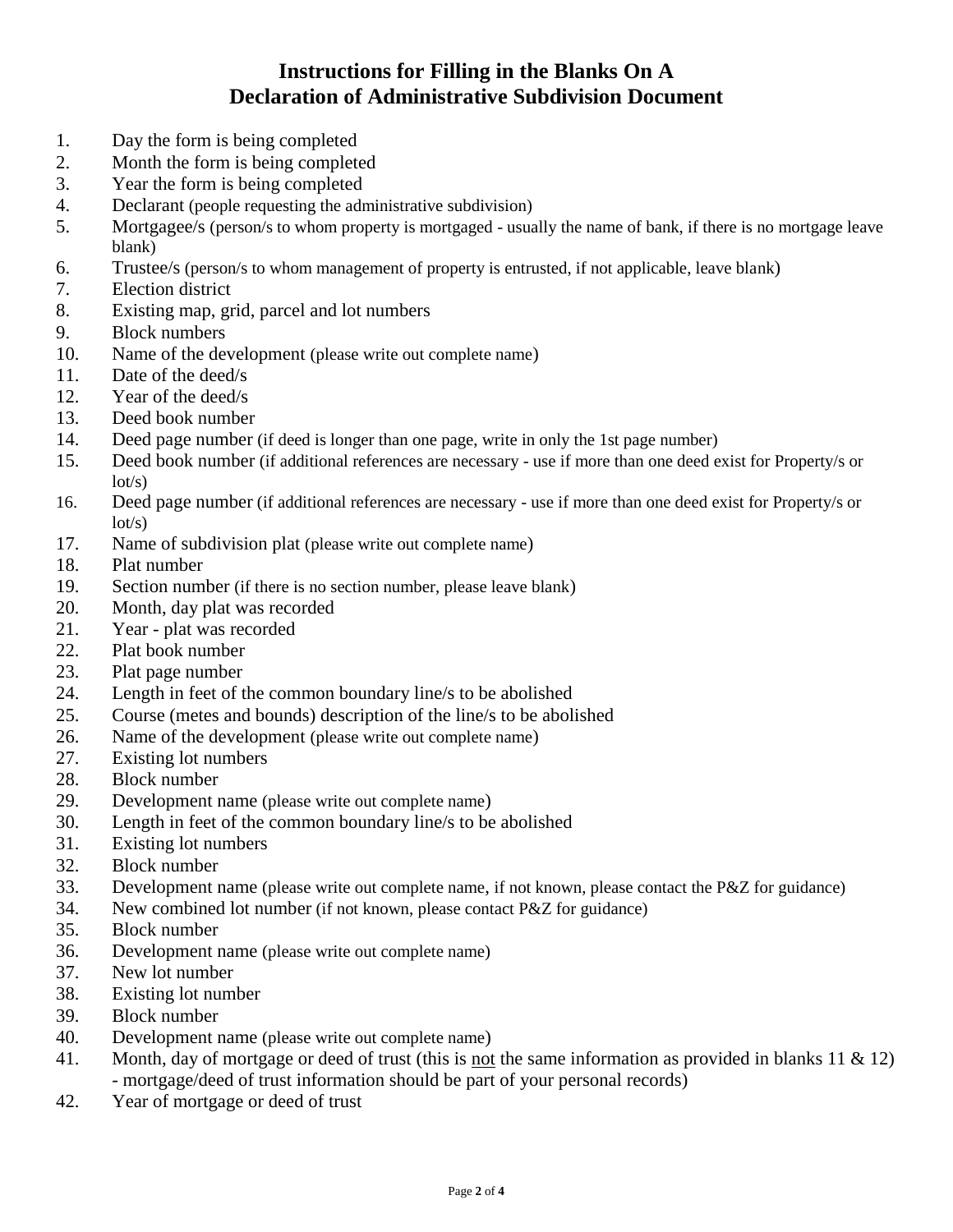- 43. Additional month, day of mortgage or deed of trust if necessary (use if more than one mortgage or deed of trust exists for property/s or lot/s
- 44. Additional year of mortgage or deed of trust if necessary (use if more than one mortgage or deed of trust exists for property/s or lot/s
- 45. Mortgage or deed of trust book number
- 46. Mortgage or deed of trust page number
- 47. Mortgage or deed of trust book number additional if necessary
- 48. Mortgage or deed of trust page number additional if necessary
- 49. Day document is signed
- 50. Month document is signed
- 51. Year document is signed

## **DECLARATION OF ADMINISTRATIVE SUBDIVISION**

**THIS DECLARATION** made this 1 day of 2, 20 3 by 4 and 4 (hereinafter the "Declarant(s)") and  $\overline{5}$  and  $\overline{5}$  (hereinafter the "Mortgagee(s)") and  $\overline{6}$  and  $\overline{6}$  (hereinafter the "Trustee(s)",

## **WITNESSES:**

**WHEREAS**, the Declarant(s) is or are the fee simple owner(s) of all those lots, parcels, or tracts of land located in the 7 election district of Queen Anne's County, more particularly known as Map 8, Grid 8 , Parcel  $8$ , Lots  $8$ ,  $8$ ,  $8$  and  $8$ , Block  $9$ ,  $10$ , a described in a deed or deeds dated 11, 12 recorded among the Land Records of Queen Anne's County at Liber 13 , Rolio 14 and Liber 15 , Folio 16 , and

**WHEREAS**, said lots are set forth and depicted on a plat known as 17 , plat 18 , section 19 , dated 20 , 21 , recorded among the Land Records of Queen Anne's County at Plat Book 22 , folio 23 , and

**WHEREAS**, said lots are contiguous and share a common boundary line(s) 24' in length along a course set forth on the aforesaid plat as 25, and

**WHEREAS**, the Declarant(s) desires to eliminate the common boundary line(s) between the said lots for the purpose of combining the lots into one (1) lot of record, and

**NOW THEREFORE**, in light of the premises and for no consideration, the Declarant(s) declares and agrees as follows:

1. The above recitals are not merely prefatory but are incorporated herein as if fully set forth.

2. The Declarant(s) declares that for all purposes other than the payment of fees or charges imposed by any covenants, agreements, or community association by-laws generally affecting or running with and binding lands within 26, the common boundary line(s) between Lots  $27$ ,  $27$ ,  $27$  and  $27$ , block  $28$ ,  $29$ , being 30' in length is abolished, null and void, and of no further force and effect with the direct and intended result that Lots 31, 31, 31 and 31, Block 32, 33, shall no longer be separate and distinct lots, but henceforth shall be treated, considered, granted and conveyed collectively as one (1) lot to be known as Lot 34 , Block 35 , 36 .